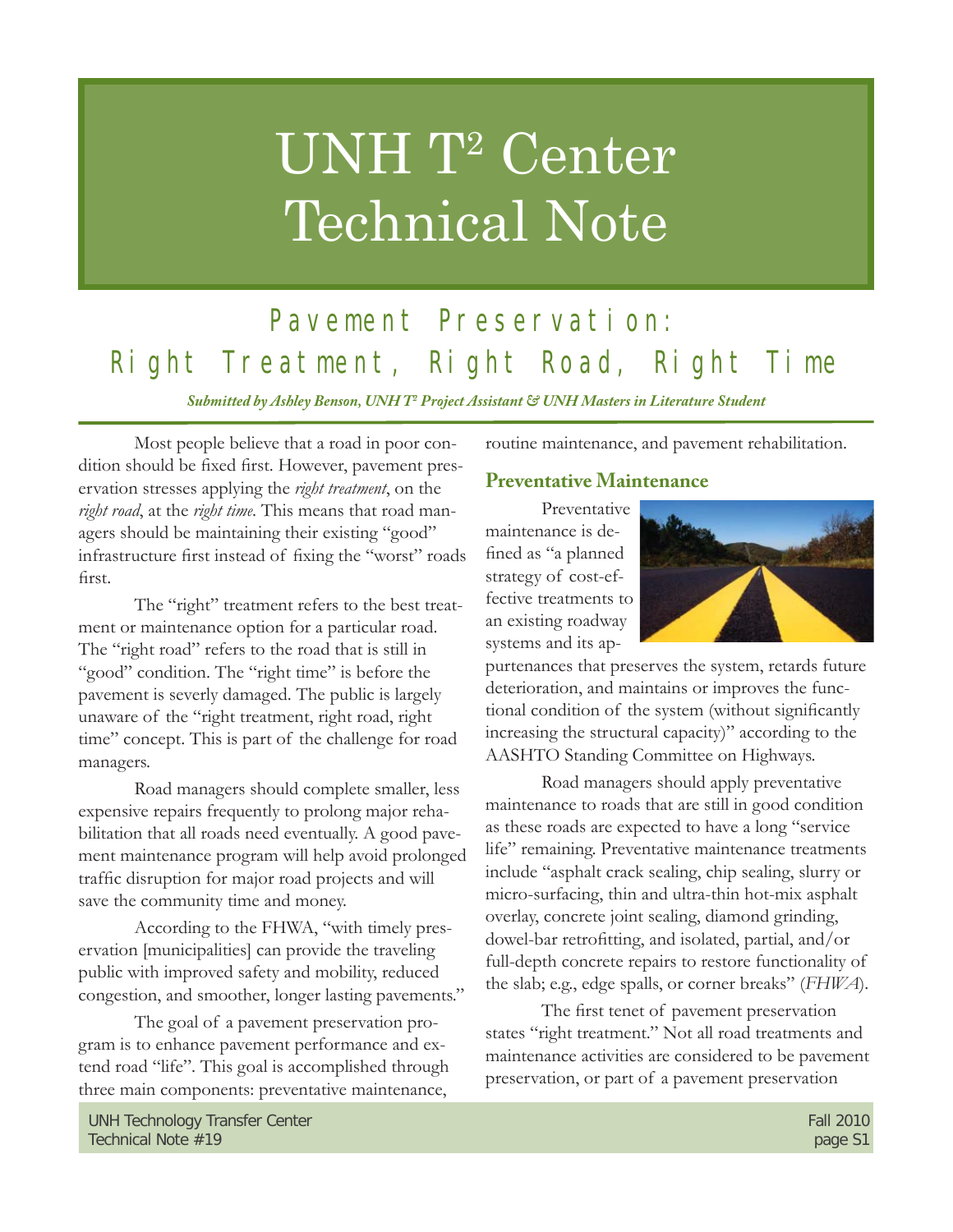program. Pavement preservation activities are characterized by their intended purposes. Any treatment that is designed to restore the function of the existing road system and extend its service life is considered to be part of a pavement preservation program. Treatments that increase capacity or strength, while important, are not intended to preserve the lifetime of paved roads, and as such are not part of pavement preservation. The treatments that will be discussed and explained in this article are fog seals, crack sealing and crack filling, chip seals, slurry seals, micro surfacing, and thin asphalt overlays.

#### *Fog Seals*

Fog seals are a method of pavement preservation that adds asphalt to an existing pavement surface. Fog seals are an inexpensive treatment that involves "spreading a diluted asphalt emulsion on the roadway" (*Brown 24*). This emulsion contains no added aggregate and is diluted to about 50%.

 The intended purpose of a fog seal is to seal the pavement—by spreading the emulsion over the asphalt, raveling on the paved road is prevented and the asphalt is enriched. Fog seals can also be used to waterproof the road surface, prevent stone loss, and improve the surface appearance.

 To achieve its goal of pavement preservation, the fog seal emulsion essentially fills the voids in the surface of the paved road, creating a smooth and waterproof surface that protects the road from further damage. If a fog seal is inappropriately applied, however, the result can be a very slick pavement. This can generally be avoided by ensuring that the emulsion is properly diluted before application—the FHWA provides checklists for all of the treatments explained in this article. Fog seals are a suitable treatment for roads that have an open surface texture and are weathered, heavily aged, and/or open graded.

#### *Crack Sealing & Crack Filling*

Crack sealing and crack filling prevent the intrusion of water and other materials into the pavement cracks, which prevents further deterioration from the spreading of the cracks. Filling cracks is considered short-term treatment between major

maintenance or rehabilitation projects.

Crack sealing and filling are the right treat-

ment for paved roads when the roadway base is sound, and the cracks are between 3 mm and 25 mm (0.1 inch to 1 inch). Crack sealing and filling can be completed during any time of year but work best



when the temperature is cooler.

 Decide whether a crack is "working" or "non-working" first in order to know whether to crack seal or crack fill. A "working crack" is a crack that has a large amount of horizontal movement. A "non-working" crack has a small amount of horizontal movement. Road managers should crack seal working cracks and crack fill non-working cracks.

 When crack sealing, a crack sealant should be chosen that is capable of "remaining adhered to the walls of the crack, elongating to the maximum opening of the crack and recovering to the original dimensions without rupture, expanding and contracting over a range of service temperatures without rupture or delamination from the crack walls, and resisting abrasion and damage caused by traffic" (*Caltrans 3-6*).

There is less preparation work for crack filling and road managers can use material that have lower performance requirements that those used for cracksealing. For example, the materials used for crack filling do need some elasticity to accommodate the movement of the cracks but they do not need to be nearly as elastic or flexible as materials used for crack sealing.

#### *Chip Seals*

The process of a chip seal is simple: an asphalt binder is sprayed on to the pavement, and then is covered by one layer of aggregate of a uniform size (the "chips"). After the chip seal is applied, the road is rolled to ensure a proper seal, and the debris is swept away.

 Chip seals must be used on structurally sound roads in fair to good condition since they do not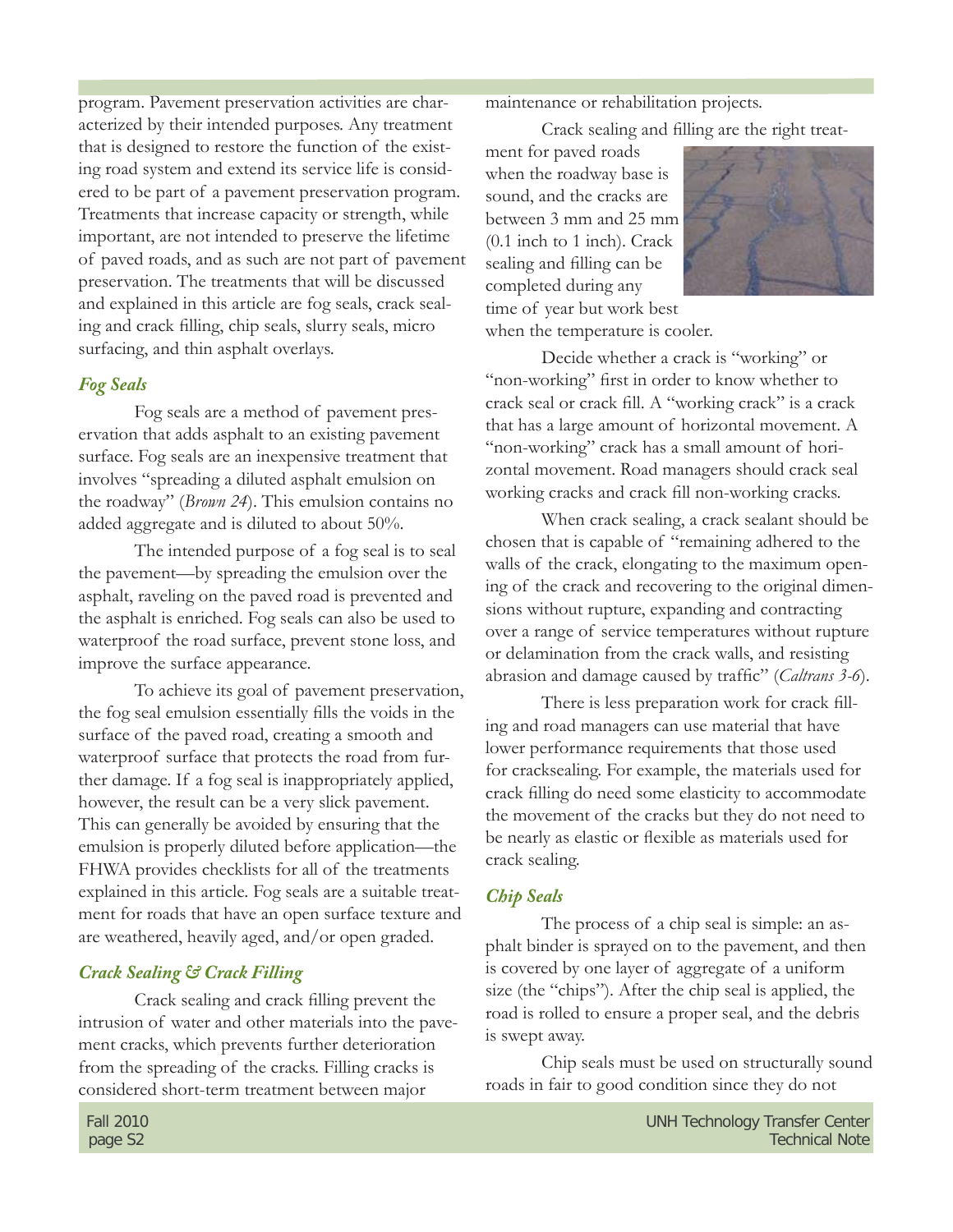increase the structural capacity of the road. Road managers should use chip seals on roads that display a loss of surface texture. Chips seals provide a method of cost-effective treatment that protects the pavement underneath it and extends the service life of the paved road. A chip sealed road is waterproof. Small cracks and imperfections that were present on the old surface are sealed.

 Chip seals are one of the most cost effective methods of treatment—the initial treatment itself is inexpensive and can last five to seven years. With multiple applications, it is possible for the chip seal to last ten years.

#### *Slurry Seals*

Like a chip seal, a slurry seal protects the pavement underneath and improves the surface of the paved road. If used on a newly paved road, a slurry seal will actually prevent surface problems, such as small cracks, raveling, and water and air permeability. However, a slurry seal is most often used to correct small surface distresses in older pavements, and to seal the surface of the paved road against further damage. A slurry seal is composed of crushed aggregate, an asphalt emulsion (and fillers), and water, which are mixed according to the manufacturer's instructions.

 There are three types of aggregate used in slurry seals: Type I (fine), Type II (general), and Type III (coarse). Type I aggregate is used for slurry sealing in low traffic areas, and the fine texture is useful for maximum crack penetration. Type II are the most commonly used aggregates, used in areas of moderate to heavy traffic. Type III aggregate is used in areas where there are severe surface conditions, and provides friction and resistance for heavy traffic loads.

 Special equipment is required for slurry seals; a slurry mixing unit with an attached spreader box will be necessary to ensure proper application. The slurry mixture is laid down as a coating on the paved roadway as the mixer/spreader is moved forward. Again, as a method of preventative maintenance, slurry seals do not offer structural improvements, but rather extend the service life of the road by five to seven years.

#### *Micro-surfacing*

 Micro-surfacing is another convenient and cost-effective form of preventative maintenance for road repair. Micro-surfacing is a cold-mix asphalt mixture with added polymer modifiers, used to repair small distresses on paved roads.

 Just like the slurry seal, micro-surfacing is made from a mixture of aggregate, an asphalt emulsion, and water. However, micro-surfacing also has additional materials, such as advanced polymers and other additives. These additional materials give microsurfacing added capabilities that slurry seals do not have. The added polymers allow micro-surfacing to be used on high volume roads—roads that typically have around ten to fifteen thousand cars on them per day. Urban arterials are usually suitable for microsurfacing.

 Just like the slurry seal, micro-surfacing also requires special equipment: the micro-surfacing mixture is fed into a spreader box, which evenly spreads the mixture over one lane of paved road in a single pass. The edges of this mixture are automatically textured, and once injected with water, the micro-surfacing mixture is allowed to "cure" on the roadway. Only about one hour is necessary before the paved road can be opened back up for travel.

 Micro-surfacing application can occur during a variety of temperature and weather conditions, and can be applied at night as well. This flexibility is particularly useful for high-volume roads, as it means that the paving season is lengthened significantly. Micro-surfacing is generally accepted as extending the service life of the road for over seven years.

#### **Thin Asphalt Overlays**

The final method for preventative maintenance in pavement preservation programs is thin asphalt overlays. Thin asphalt overlays are useful for any paved road with minor distress, such as raveling or light cracking that originates on the pavement surface.